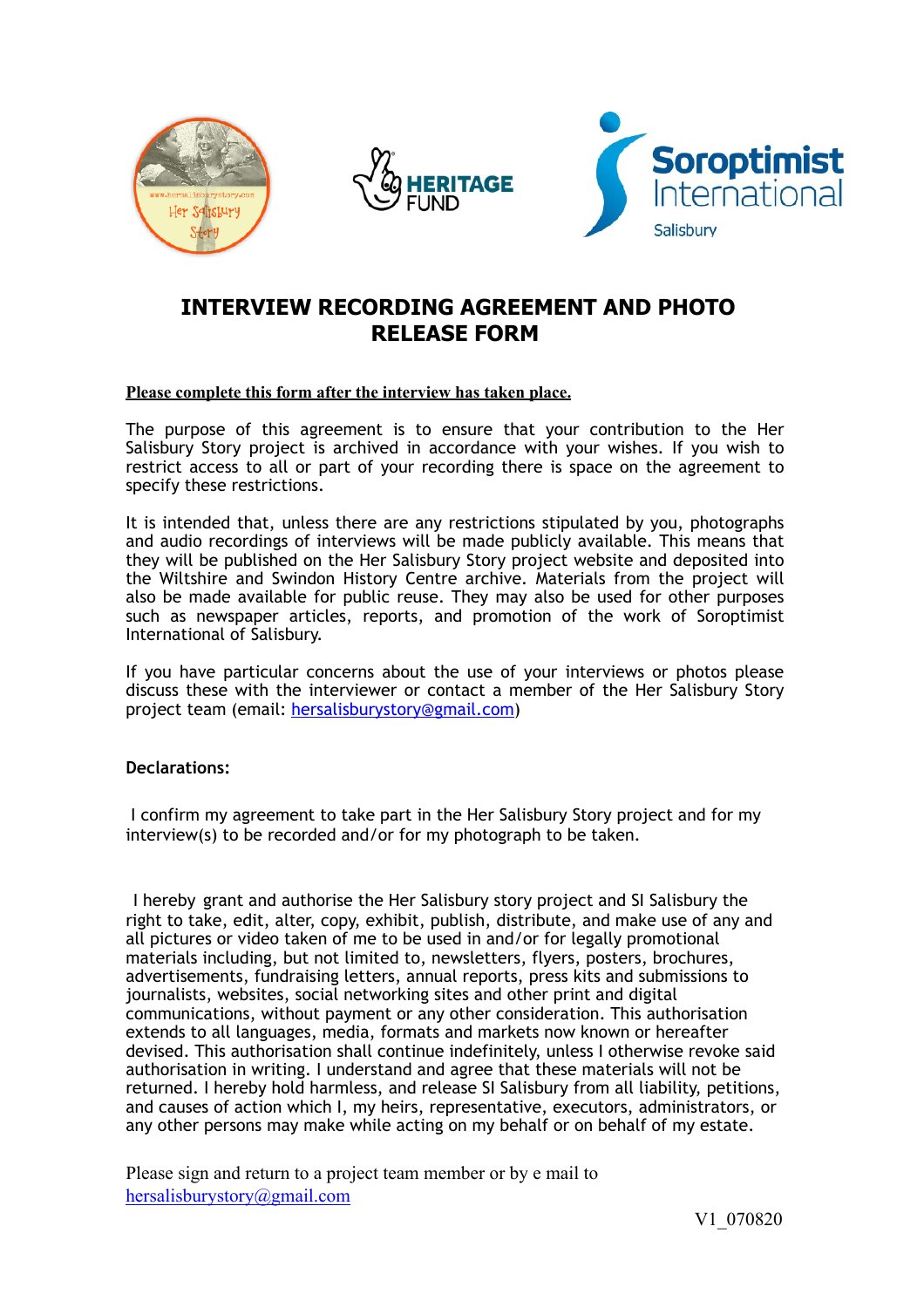I understand that any photographs and/or audio recordings of interview(s) will be made publicly available and archived.

 I hereby assign to SI Salisbury all copyright in my contribution for use in all and any media. I understand that this will not affect my moral right to be identified as the 'performer' in accordance with the Copyright, Design and Patents Act 1998.

I understand that, in order to help prevent any inappropriate reuse or manipulation, whole digital interviews will be placed in the Wiltshire and Swindon History Centre archive and made available through the Creative Commons license, 'Attribution Non-Commercial No-Derivatives' (referred to as CC BY-NC-ND 2.0 UK). I understand that the work will be attributed to me and that it cannot be used for commercial purposes or changed in any way.

 I understand and agree that the digital excerpts from my interview(s) that have been selected for use in any outputs of the Her Salisbury Story project (for example, on the project website, and in any learning resources or exhibitions), will be made available to the public through the Creative Commons licence 'Attribution Non-Commercial' (referred to as CC BY-NC 2.0 UK), that the work will be attributed to me and that it cannot be used for commercial purposes.'

*If you have any special conditions for the use of the recordings, such as wanting*  parts of the interview to remain confidential, or requesting that parts of the *interview are only released after a set period of time (embargoed), please state these requests here:* 

Both parties shall, by signing below, indicate acceptance of the agreement.

Please sign and return to a project team member or by e mail to [hersalisburystory@gmail.com](mailto:hersalisburystory@gmail.com)